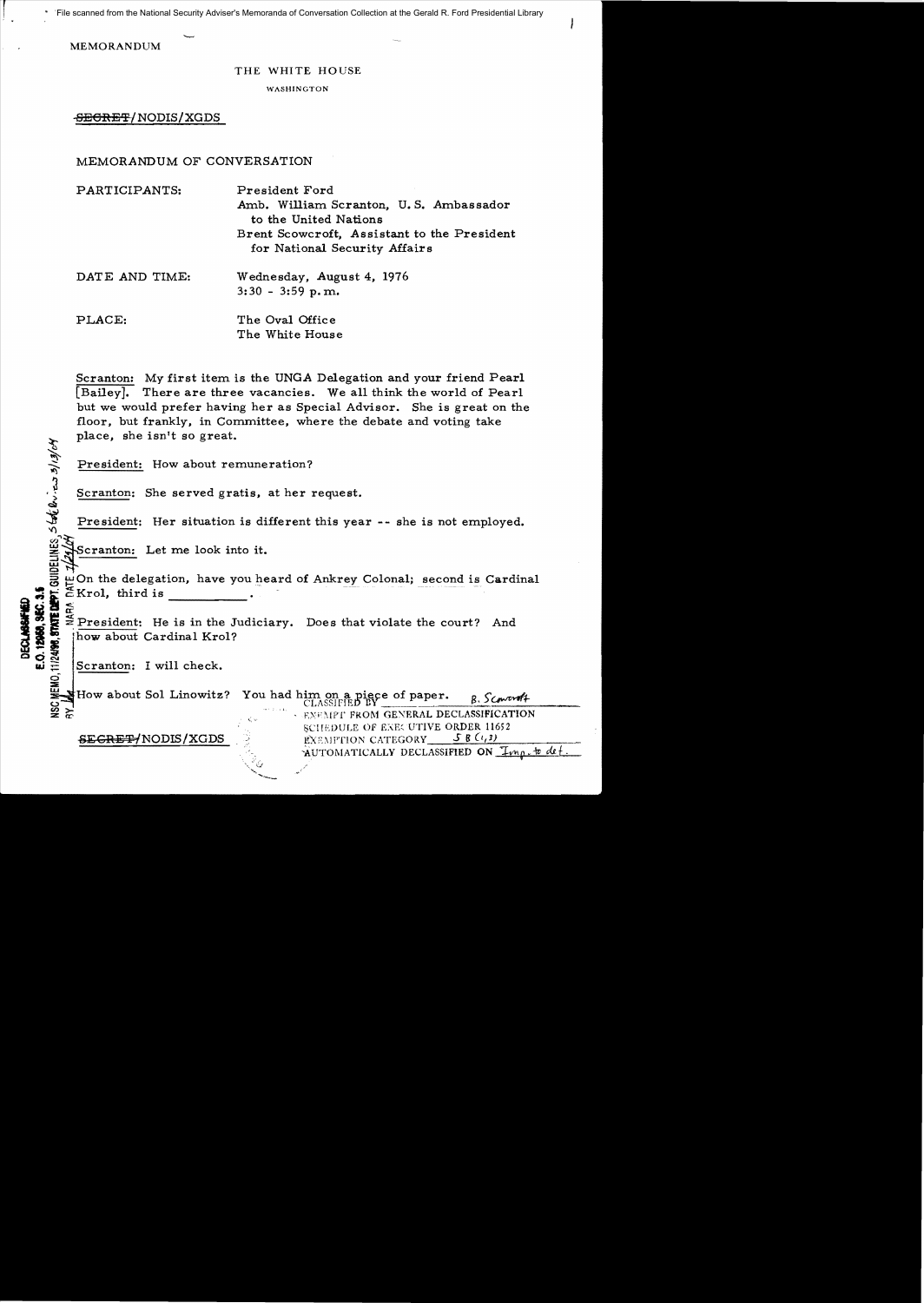## $-2-$

President: He is a Democrat. Check if he is active for Carter.

Scranton: Next is Vernon Jordan.

President: He runs hot and cold.

Scranton: Pete Peterson.

President: I just put him on a commission.

Scranton: Pete Hess?

President: I am not qualified to judge him.

Who are the Congressional representatives?

Scranton: McGovern and Baker.

President: If we can clear up the religion problem, I would be enthusiastic about Krol.

Scranton: We are building for a fascinating General Assembly. No one knows how it will come out, but we ought to be able to do better than before. But if we go the way we are on small issues, it will be a disaster.

Before the General Assembly begins we have to decide about the admission of Vietnam, Angola, and what to do on Namibia.

One procedural thing on Namibia. Henry thinks we can postpone the Namibian to conform with his timing. I think there is about a 5 percent chance. There is no reasoning to it; it is just a complex action. Our problem is the President of the Security Council in September is Libya. We will keep you posted. I just wanted you to know it is a terrible problem.

Next - - I had a good talk with Boyd and gave him an argument for not raising Panama in this General Assembly. I said with Puerto Rico coming up, Panama will be linked with it in American eyes and make the Canal much harder to solve. It seemed to make an impression.

President: That is an accurate statement.

SECRET/NODIS/XGDS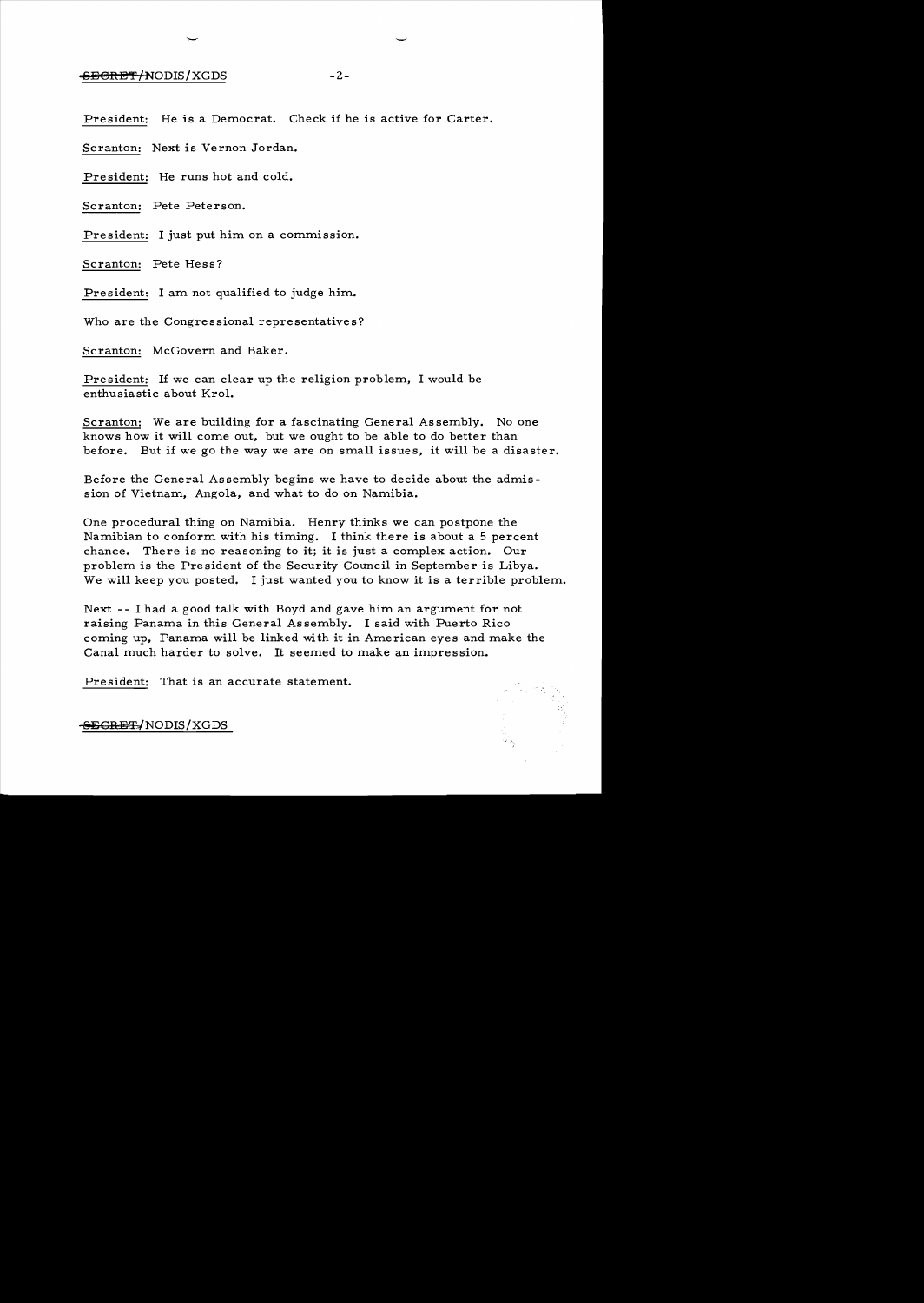## ~ECRETf-NODIS/XGDS -3

Scranton:  $\overline{P}$ Olitical comments about Schweiker in Pennsylvania. $\overline{I}$ 

Lastly, the Jet Propulsion Lab (the Viking people) have a scheme for a sail through space. Harold Brown and Bruce Murray would like to corne to talk to you about it. They want to talk to you about it.

President: Work it out with Brent.



SECRE<sup>#</sup>/NODIS/XGDS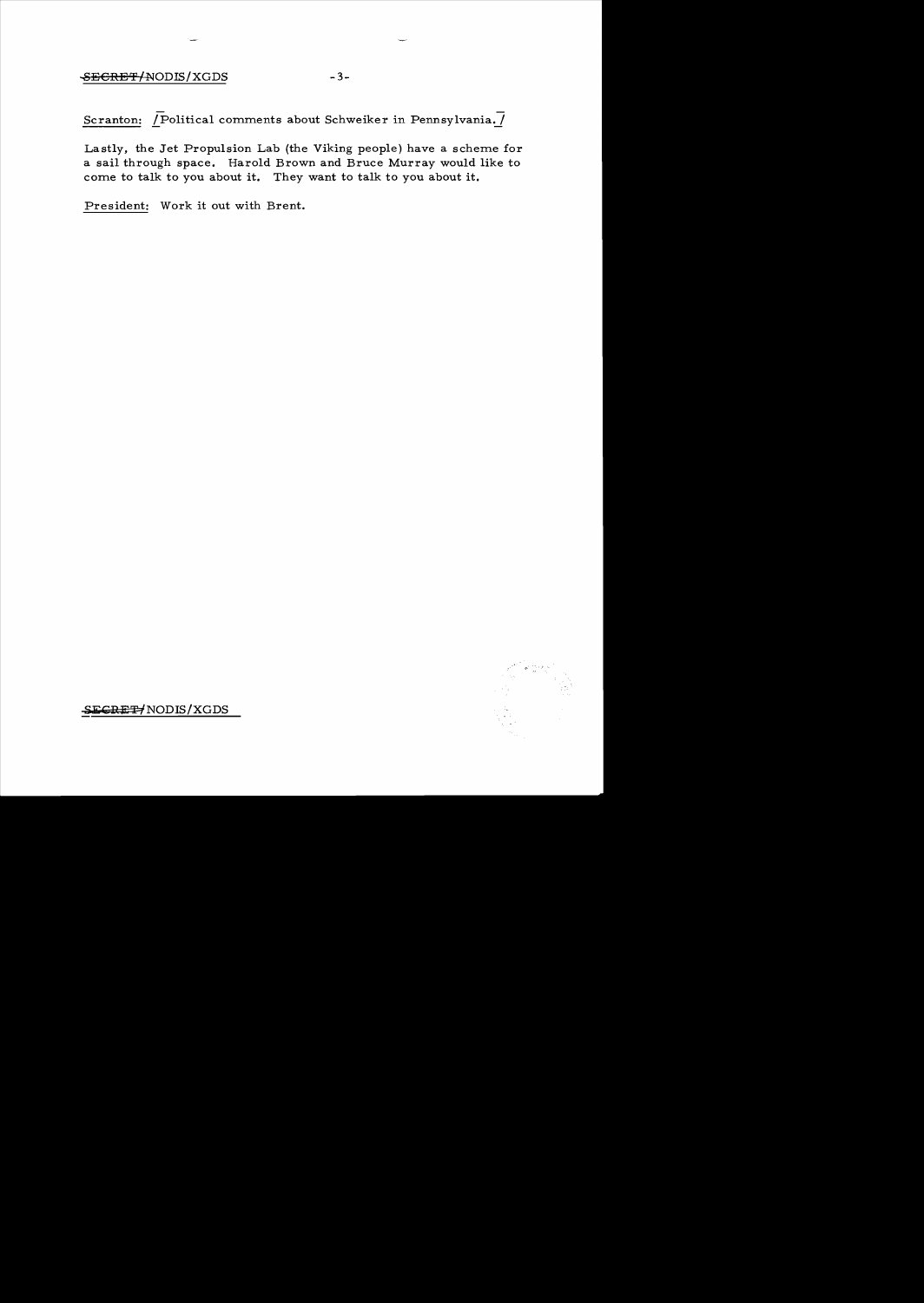$3^{30} - 3^{50}$  pm M/ Scrawton  $4a_{12}$  ) 5 Zuy et the is a Scient polyatri & pour <u>Griml Prent. There are 3 dequestions. com</u> al trink = croshed from but we would prefer Morring the as Special adviser - She is grant in cpers, but possibly, when their in Contr cette cellatte, take place, she unit to quest. P donnations rememention S She ferred quite et her reposent P Her it. is dig this year - the with employed Sket une lock into it Ore lebystre, hun par Prardy autres Hais in Jurésian, Dons trat milite. 5 Jeviel Chek. Hun about himaint, Jun hal himona  $\mu$  and  $\beta$ P Hea demo Check je he isative proater S hust i Chron fordu PKe ums pot redd S Pete Veturn<br>P d part put haa on a : consa<br>S Pete K as P I with gomely it judge him Who ise c Cong 140?  $lnn\sqrt{\frac{1}{R}}$ S Un Current Baker P Jacques elle pour le religion port, de E.O. 12958, SEC. 3.5 NSC MEMO, 11/24/98, STATE DEPT. GUIDELINES , State bev. eur 3/13/14  $3Y$  like  $\sim$  NARA DATE  $1/24/N$